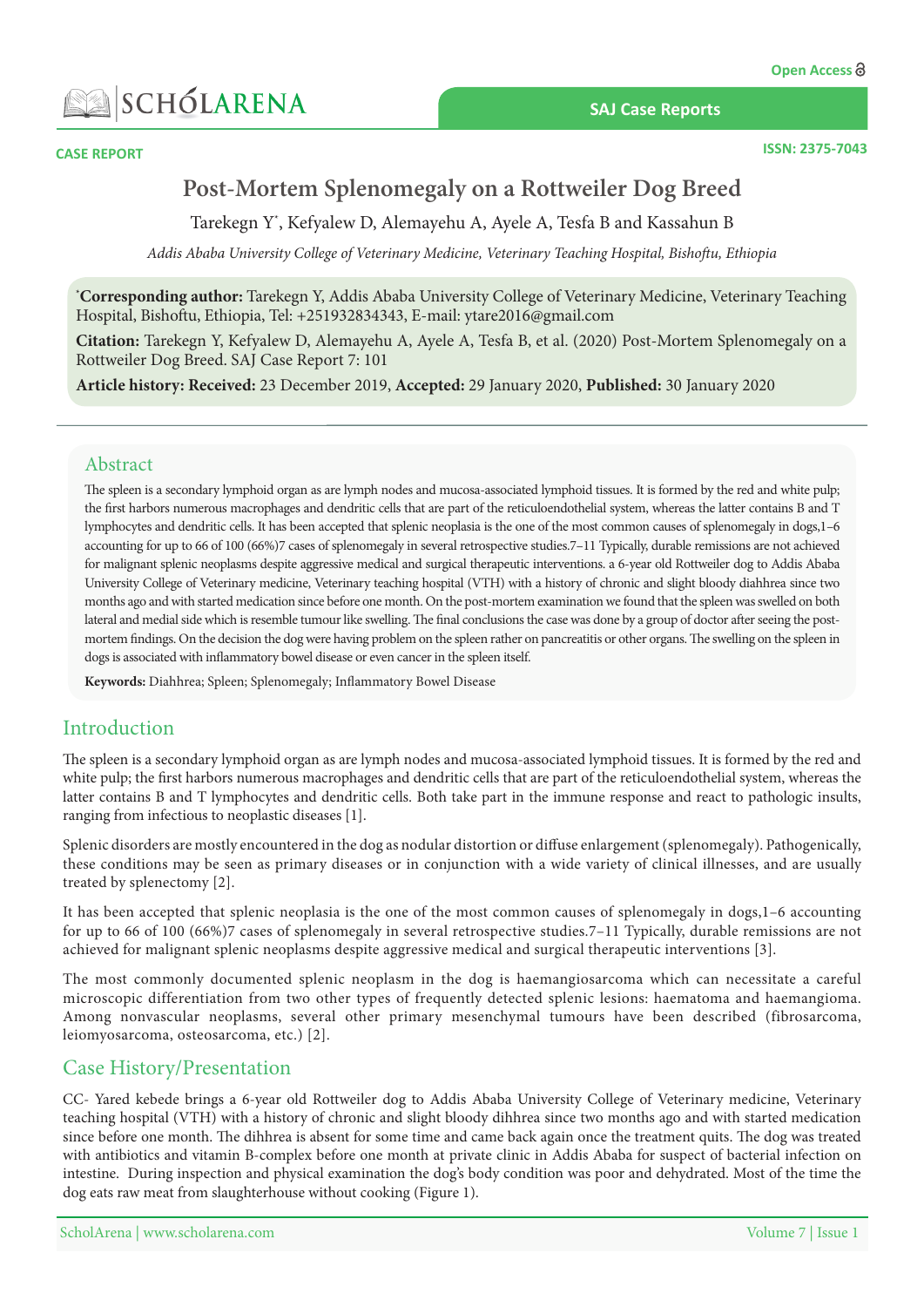

Figure 1: Dog on the first day at clinic

# Clinical sighs/symptom:

- Chronic and slight bloody diahhrea,
- Dehydration,
- Loose of hair on the lower caudal area and decrease feed intake

# Vitals during Presentation

- Temperature: 38.5°C,
- **Respiratory** rate: 27 rpm,
- **Heart rate:** 60-70 rpm

## Visible mucus membrane

Normal

## Tentative Diagnosis:

Chronic inflammatory bowel disease

# Differential Diagnosis:

- Chronic inflammatory bowel disease,
- Pancreatitis and
- Tumour on Stomach

# Treatment and follow up:

- Metronidazole 500mg/PO/TID/for 3 days
- Meloxicam 15mg/PO/for 5days/SID
- DNS IV infusion on the 3<sup>rd</sup> day
- Sodium Chloride + 5% Dextrose on  $4<sup>th</sup>$  and  $5<sup>th</sup>$  day

## Prognosis:

Poor

## Vitals during on the course of Medication

- Temperature:  $33.7$ °C,
- Respiratory rate: 56rpm,
- Heart rate: Unable to detect

## **Case Report**

Death after the 6-days of follow-up on clinic

## Post-Mortem Findings:

Splenomegaly/Small circle toumor like swellings on the spleen both on lateral and medial sides.

# Photos during Post-Mortem:

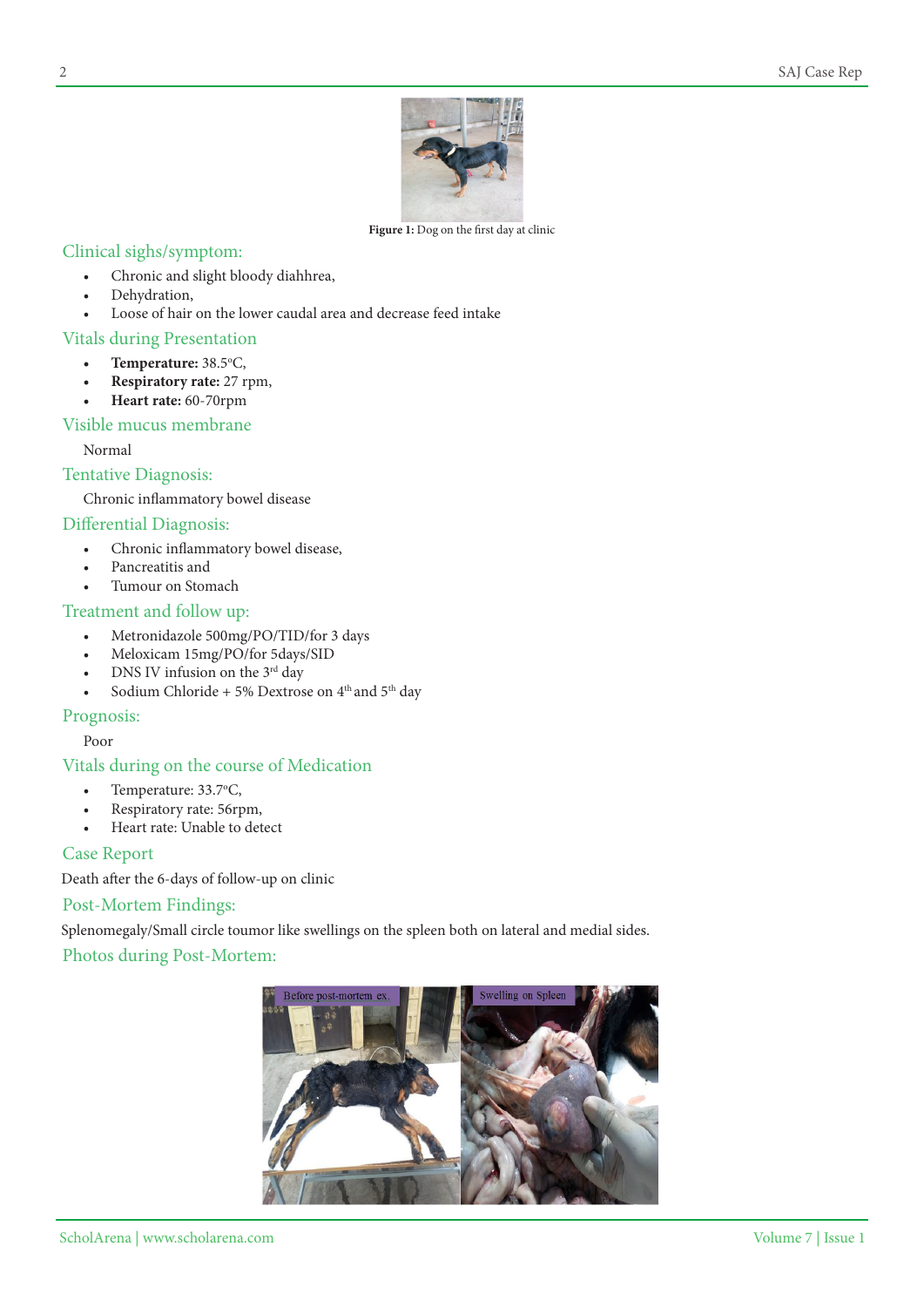